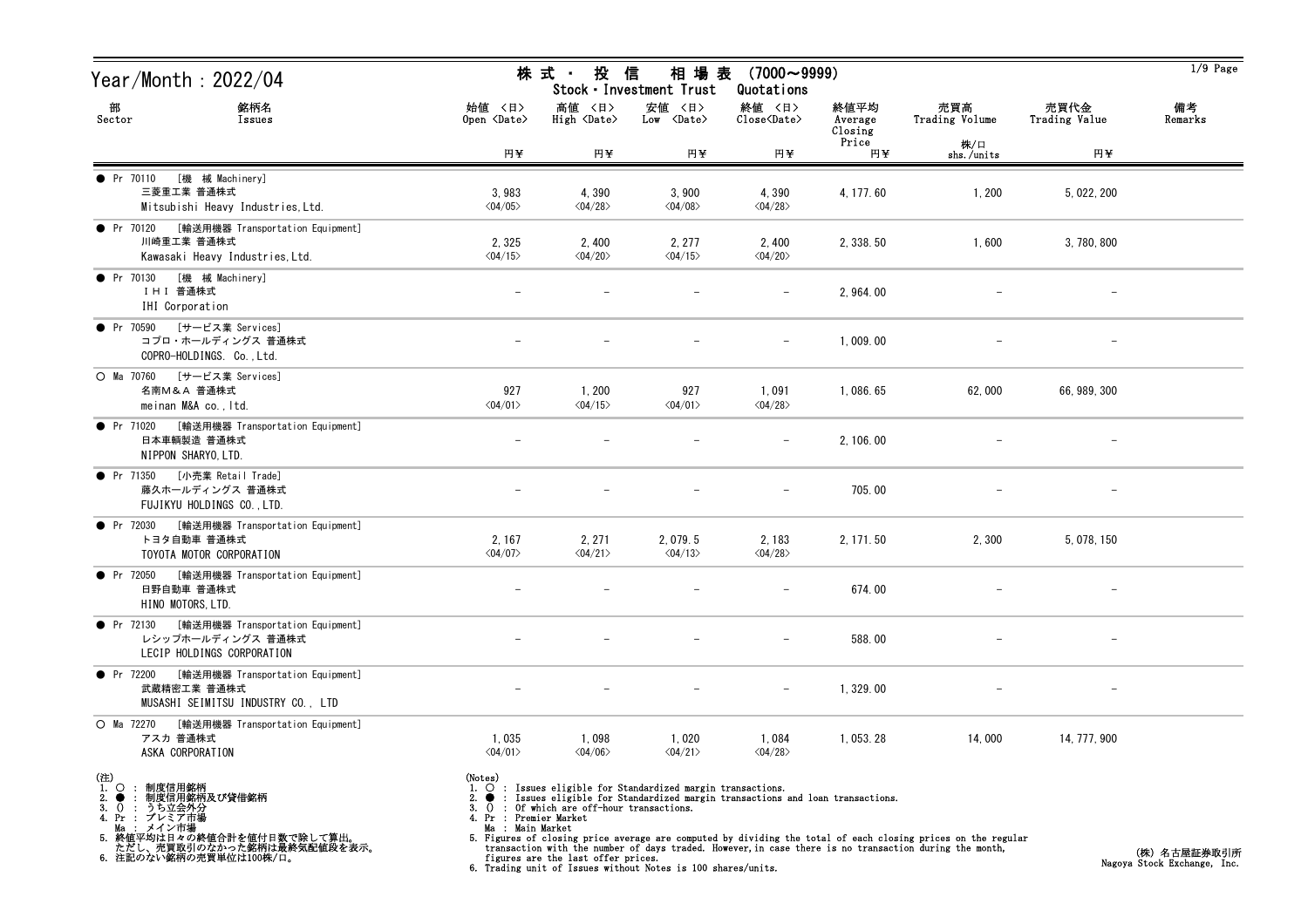| Year/Month : 2022/04                                                                                 |                                            | 株式 投信                                       | 相 場 表<br>Stock · Investment Trust                                                                                                                                 | $(7000 \sim 9999)$<br>Quotations                             |                            |                       |                          | $2/9$ Page    |
|------------------------------------------------------------------------------------------------------|--------------------------------------------|---------------------------------------------|-------------------------------------------------------------------------------------------------------------------------------------------------------------------|--------------------------------------------------------------|----------------------------|-----------------------|--------------------------|---------------|
| 部<br>銘柄名<br>Sector<br>Issues                                                                         | 始值 〈日〉<br>Open $\langle$ Date $\rangle$    | 高値 〈日〉<br>High <date></date>                | 安値 〈日〉<br>Low <date></date>                                                                                                                                       | 終値 〈日〉<br>$\widehat{\text{Close}}\langle \text{Date}\rangle$ | 終値平均<br>Average<br>Closing | 売買高<br>Trading Volume | 売買代金<br>Trading Value    | 備考<br>Remarks |
|                                                                                                      | 円半                                         | 円¥                                          | 円半                                                                                                                                                                | 円半                                                           | Price<br>円¥                | 株/口<br>shs./units     | 円半                       |               |
| [輸送用機器 Transportation Equipment]<br>• Pr 72310<br>トピーエ業 普通株式<br>TOPY INDUSTRIES, LIMITED             |                                            |                                             |                                                                                                                                                                   |                                                              | 1,034.00                   |                       |                          |               |
| ● Pr 72410 [輸送用機器 Transportation Equipment]<br>フタバ産業 普通株式<br>FUTABA INDUSTRIAL CO., LTD.             |                                            |                                             |                                                                                                                                                                   | $\overline{\phantom{m}}$                                     | 395.00                     |                       | $\overline{\phantom{a}}$ |               |
| [輸送用機器 Transportation Equipment]<br><b>•</b> Pr 72450<br>大同メタル工業 普通株式<br>DAIDO METAL CO., LTD.       |                                            |                                             |                                                                                                                                                                   |                                                              | 560.00                     |                       |                          |               |
| [輸送用機器 Transportation Equipment]<br>$\bullet$ Pr 72500<br>太平洋工業 普通株式<br>PACIFIC INDUSTRIAL CO., LTD. | $\qquad \qquad -$                          |                                             |                                                                                                                                                                   | $\overline{\phantom{m}}$                                     | 1,007.00                   |                       |                          |               |
| ● Pr 72590 [輸送用機器 Transportation Equipment]<br>アイシン 普通株式<br>AISIN CORPORATION                        |                                            |                                             |                                                                                                                                                                   |                                                              | 3,780.00                   |                       |                          |               |
| ● Pr 72660 [輸送用機器 Transportation Equipment]<br>今仙電機製作所 普通株式<br>Imasen Electric Industrial Co., Ltd.  |                                            |                                             |                                                                                                                                                                   |                                                              | 598.00                     |                       | $\overline{\phantom{m}}$ |               |
| ● Pr 72820 [輸送用機器 Transportation Equipment]<br>豊田合成 普通株式<br>TOYODA GOSEI CO., LTD.                   |                                            |                                             |                                                                                                                                                                   |                                                              | 1,901.00                   |                       |                          |               |
| [輸送用機器 Transportation Equipment]<br>• Pr 72830<br>愛三工業 普通株式<br>AISAN INDUSTRY CO., LTD.              | $\qquad \qquad -$                          |                                             |                                                                                                                                                                   | $\overline{\phantom{m}}$                                     | 706.00                     |                       |                          |               |
| ● Pr 73220 [銀行業 Banks]<br>三十三フィナンシャルグループ 普通株式<br>San ju San Financial Group, Inc.                    |                                            |                                             |                                                                                                                                                                   | $-$                                                          | 1,408.00                   |                       |                          |               |
| ● Pr 73800 [銀行業 Banks]<br>十六フィナンシャルグループ 普通株式<br>Juroku Financial Group, Inc.                         |                                            |                                             |                                                                                                                                                                   |                                                              | 2, 180.00                  |                       |                          |               |
| [小売業 Retail Trade]<br>• Ma 74120<br>アトム 普通株式<br>ATOM CORPORATION                                     | 725<br>$\langle 04/13 \rangle$             | 736<br>$\langle 04/21 \rangle$              | 725<br>$\langle 04/13 \rangle$                                                                                                                                    | 736<br>$\langle 04/21 \rangle$                               | 730.50                     | 1,100                 | 808, 500                 |               |
| [卸売業 Wholesale Trade]<br>• Pr 74670<br>萩原電気ホールディングス 普通株式<br>HAGIWARA ELECTRIC HOLDINGS CO., LTD.     |                                            |                                             |                                                                                                                                                                   |                                                              | 1,884.00                   |                       |                          |               |
| (注)<br>1.○ : 制度信用銘柄<br>? ● : 制度信用銘柄及び貸借銘柄<br>? ● : 制度信用銘柄及び貸借銘柄<br>3. $() :$<br>4. Pr :<br>プレミア市場    | (Notes)<br>1.<br>Pr : Premier Market<br>4. | 3. () : Of which are off-hour transactions. | $\overline{O}$ : Issues eligible for Standardized margin transactions.<br>$\bullet$ : Issues eligible for Standardized margin transactions and loan transactions. |                                                              |                            |                       |                          |               |

Ma : メイン市場

5. 終値平均は日々の終値合計を値付日数で除して算出。 ただし、売買取引のなかった銘柄は最終気配値段を表示。 6. 注記のない銘柄の売買単位は100株/口。

Ma : Main Market<br>5. Figures of closing price average are computed by dividing the total of each closing prices on the regular<br>transaction with the number of days traded. However, in case there is no transaction during the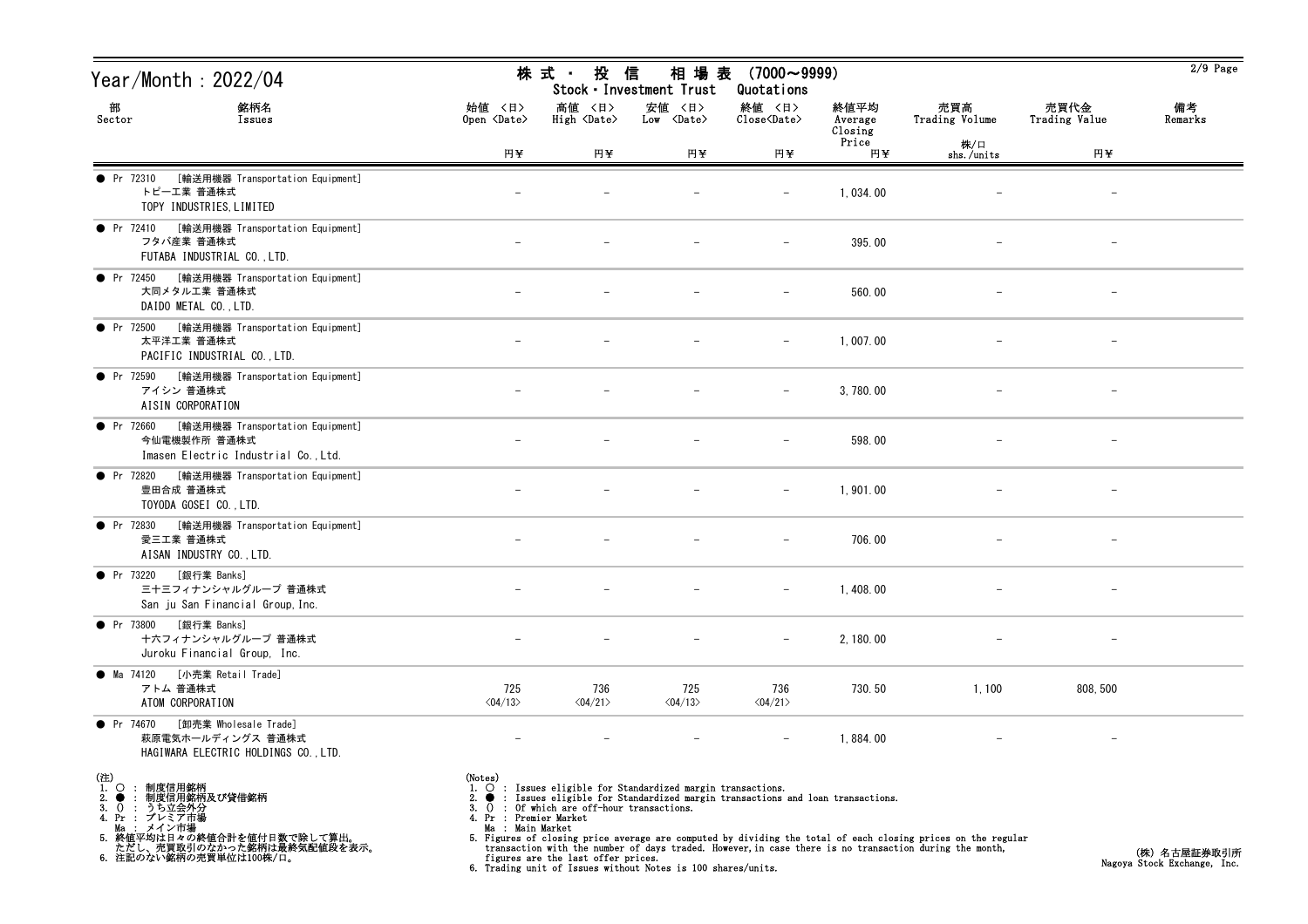| Year/Month : 2022/04                                                                         |                                         | 株式 投信                                    | 相 場 表<br>Stock · Investment Trust                                                                                                                             | $(7000 \sim 9999)$<br>Quotations |                            |                       |                                 | $3/9$ Page    |
|----------------------------------------------------------------------------------------------|-----------------------------------------|------------------------------------------|---------------------------------------------------------------------------------------------------------------------------------------------------------------|----------------------------------|----------------------------|-----------------------|---------------------------------|---------------|
| 部<br>銘柄名<br>Sector<br>Issues                                                                 | 始値 〈日〉<br>Open <date></date>            | 高値 〈日〉<br>High <date></date>             | 安値 〈日〉<br>$Low \over \langle Date \rangle$                                                                                                                    | 終値 <日><br>Close <date></date>    | 終値平均<br>Average<br>Closing | 売買高<br>Trading Volume | 売買代金<br>Trading Value           | 備考<br>Remarks |
|                                                                                              | 円半                                      | 円半                                       | 円半                                                                                                                                                            | 円半                               | Price<br>円半                | 株/口<br>shs./units     | 円半                              |               |
| <b>O</b> Pr 74850<br>[卸売業 Wholesale Trade]<br>岡谷鋼機 普通株式<br>OKAYA & CO., LTD.                 | 9,680<br>$\langle 04/01 \rangle$        | 9,750<br>$\langle 04/05 \rangle$         | 9,400<br>$\langle 04/25 \rangle$                                                                                                                              | 9,560<br>$\langle 04/28 \rangle$ | 9,536.50                   | 22, 300<br>(10, 000)  | 211, 564, 000<br>(94, 000, 000) |               |
| ○ Ma 74880 [卸売業 Wholesale Trade]<br>ヤガミ 普通株式<br>YAGAMI INC.                                  | 2,585<br>$\langle 04/01 \rangle$        | 2,590<br>$\langle 04/04 \rangle$         | 1,831<br>$\langle 04/28 \rangle$                                                                                                                              | 1,890<br>$\langle 04/28 \rangle$ | 2, 363. 30                 | 40,800<br>(1, 500)    | 92, 808, 100<br>(3, 750, 000)   |               |
| O Pr 75140 [小売業 Retail Trade]<br>ヒマラヤ 普通株式<br>HIMARAYA Co., Ltd.                             |                                         |                                          |                                                                                                                                                               |                                  | 932.00                     |                       |                                 |               |
| ● Pr 75930 [小売業 Retail Trade]<br>ⅤTホールディングス 普通株式<br>VT HOLDINGS CO., LTD.                    | $\overline{\phantom{m}}$                |                                          |                                                                                                                                                               |                                  | 460.00                     |                       |                                 |               |
| O Pr 76070 [卸売業 Wholesale Trade]<br>進和 普通株式<br>Shinwa Co., Ltd.                              |                                         |                                          |                                                                                                                                                               |                                  | 1,987.00                   |                       |                                 |               |
| ● Pr 76300 [小売業 Retail Trade]<br>壱番屋 普通株式<br>ICHIBANYA CO., LTD.                             |                                         |                                          |                                                                                                                                                               | $\overline{\phantom{m}}$         | 4,810.00                   |                       | $\overline{\phantom{a}}$        |               |
| ● Pr 76490 [小売業 Retail Trade]<br>スギホールディングス 普通株式<br>SUGI HOLDINGS Co, . LTD.                 |                                         |                                          |                                                                                                                                                               |                                  | 5,580.00                   |                       |                                 |               |
| ○ Ma 76750 [卸売業 Wholesale Trade]<br>セントラルフォレストグループ 普通株式<br>Central Forest Group, Inc.        | 1,872<br>$\langle 04/08 \rangle$        | 1,900<br>$\langle 04/19 \rangle$         | 1,855<br>$\langle 04/20 \rangle$                                                                                                                              | 1,890<br>$\langle 04/27 \rangle$ | 1,876.36                   | 5,400                 | 10, 138, 500                    |               |
| ○ Ma 76820 [小売業 Retail Trade]<br>浜木綿 普通株式<br>HAMAYUU CO., LTD.                               |                                         |                                          |                                                                                                                                                               |                                  | 4, 015.00                  |                       |                                 |               |
| ● Pr 77230 [精密機器 Precision Instruments]<br>愛知時計電機 普通株式<br>Aichi Tokei Denki Co., Ltd.        |                                         |                                          |                                                                                                                                                               |                                  | 1,538.00                   |                       |                                 |               |
| $\bullet$ Pr 77470<br>[精密機器 Precision Instruments]<br>朝日インテック 普通株式<br>ASAHI INTECC CO., LTD. |                                         |                                          |                                                                                                                                                               |                                  | 2, 540.00                  |                       |                                 |               |
| [電気機器 Electric Appliances]<br>• Pr $77510$<br>キヤノン 普通株式<br>CANON INC.                        | 3,032<br>$\langle 04/18 \rangle$        | 3,060<br>$\langle 04/19 \rangle$         | 2,938<br>$\langle 04/26 \rangle$                                                                                                                              | 2,938<br>$\langle 04/26 \rangle$ | 2, 991. 75                 | 1,100                 | 3, 285, 700                     |               |
| (注) $\frac{1}{2}$<br>: 制度信用銘柄<br>制度信用銘柄及び貸借銘柄<br>3. () : うち立会外分<br>4. Pr : プレミア市場            | (Notes)<br>3.<br>4. Pr : Premier Market | () : Of which are off-hour transactions. | $\overrightarrow{O}$ : Issues eligible for Standardized margin transactions.<br>• Issues eligible for Standardized margin transactions and loan transactions. |                                  |                            |                       |                                 |               |

Ma : メイン市場 5. 終値平均は日々の終値合計を値付日数で除して算出。 ただし、売買取引のなかった銘柄は最終気配値段を表示。 6. 注記のない銘柄の売買単位は100株/口。

Ma : Main Market<br>5. Figures of closing price average are computed by dividing the total of each closing prices on the regular<br>transaction with the number of days traded. However, in case there is no transaction during the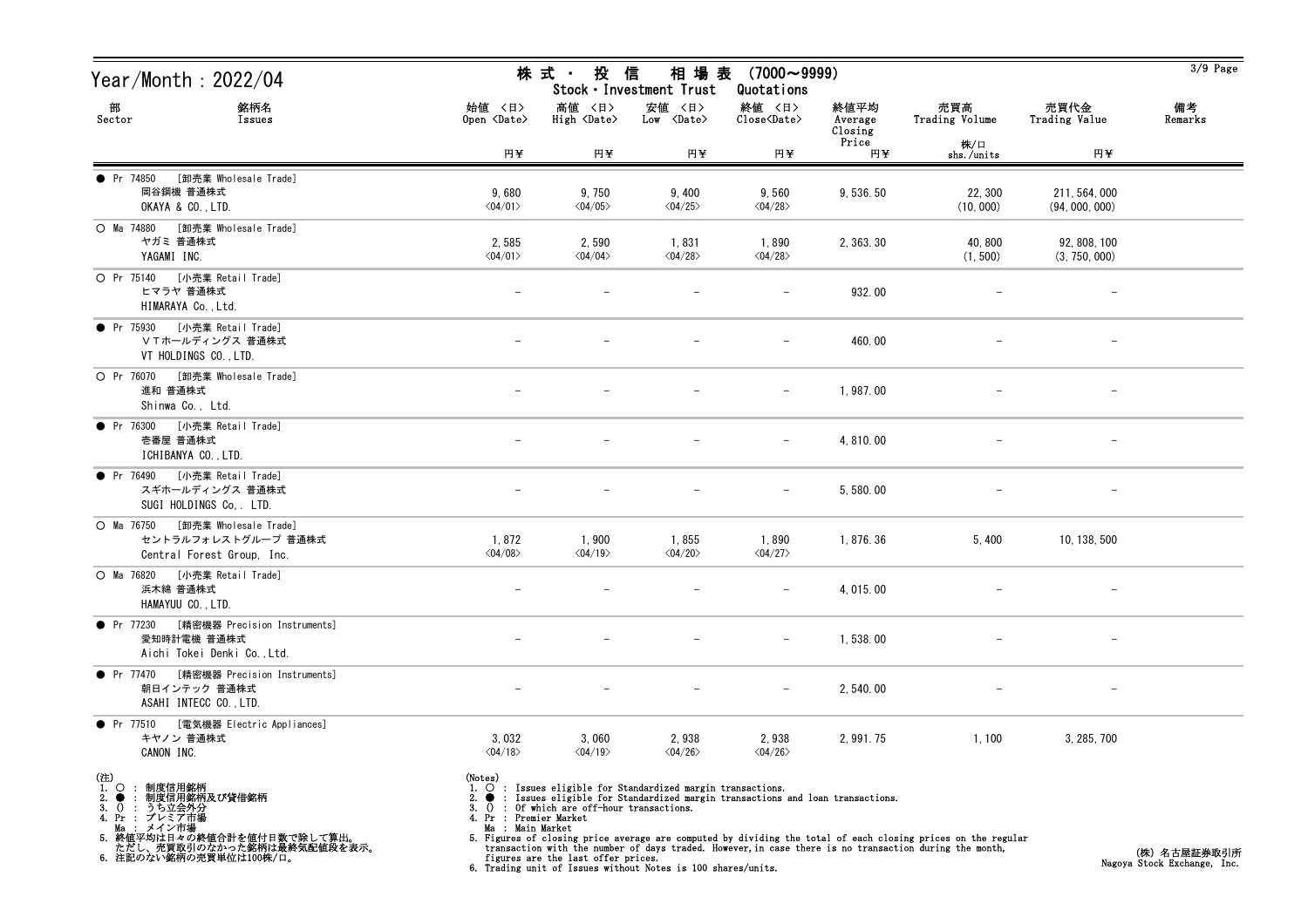| Year/Month : 2022/04                                                                                         |                                                              | 株 式 ・ 投 信                                                                   | Stock · Investment Trust                                                                                                                      | 相場表 (7000~9999)<br>Quotations    |                            |                                                                                                                                                                                                                        |                          | $4/9$ Page                                 |
|--------------------------------------------------------------------------------------------------------------|--------------------------------------------------------------|-----------------------------------------------------------------------------|-----------------------------------------------------------------------------------------------------------------------------------------------|----------------------------------|----------------------------|------------------------------------------------------------------------------------------------------------------------------------------------------------------------------------------------------------------------|--------------------------|--------------------------------------------|
| 部<br>銘柄名<br>Sector<br>Issues                                                                                 | 始値 〈日〉<br>Open <date></date>                                 | 高値 〈日〉<br>High <date></date>                                                | 安値 〈日〉<br>Low <date></date>                                                                                                                   | 終値 〈日〉<br>Close <date></date>    | 終値平均<br>Average<br>Closing | 売買高<br>Trading Volume                                                                                                                                                                                                  | 売買代金<br>Trading Value    | 備考<br>Remarks                              |
|                                                                                                              | 円半                                                           | 円半                                                                          | 円半                                                                                                                                            | 円半                               | Price<br>円半                | 株/口<br>shs./units                                                                                                                                                                                                      | 円¥                       |                                            |
| [精密機器 Precision Instruments]<br>• Pr 77800<br>メニコン 普通株式<br>Menicon Co., Ltd.                                 | 2,780<br>$\langle 04/18 \rangle$                             | 2,780<br>$\langle 04/18 \rangle$                                            | 2,780<br>$\langle 04/18 \rangle$                                                                                                              | 2,780<br>$\langle 04/18 \rangle$ | 2, 780.00                  | 300                                                                                                                                                                                                                    | 834,000                  |                                            |
| ○ Ma 78700 [その他製品 Other Products]<br>福島印刷 普通株式<br>FUKUSHIMA PRINTING CO., LTD.                               | 409<br>$\langle 04/01 \rangle$                               | 421<br>$\langle 04/28 \rangle$                                              | 400<br>$\langle 04/04 \rangle$                                                                                                                | 419<br>$\langle 04/28 \rangle$   | 411.72                     | 30, 500                                                                                                                                                                                                                | 12, 489, 300             |                                            |
| ● Ma 78710 [化学 Chemicals]<br>フクビ化学工業 普通株式<br>FUKUVI CHEMICAL INDUSTRY CO., LTD.                              |                                                              |                                                                             |                                                                                                                                               |                                  | 596.00                     |                                                                                                                                                                                                                        |                          |                                            |
| ○ Ma 78750 [その他製品 Other Products]<br>竹田印刷 普通株式<br>TAKEDA PRINTING CO., LTD.                                  |                                                              |                                                                             |                                                                                                                                               |                                  | 610.00                     |                                                                                                                                                                                                                        |                          |                                            |
| ● Ma 78960 [その他製品 Other Products]<br>セブンエ業 普通株式<br>SEVEN INDUSTRIES CO., LTD.                                |                                                              |                                                                             |                                                                                                                                               |                                  | 529.00                     |                                                                                                                                                                                                                        |                          |                                            |
| ● Pr 79310 [化学 Chemicals]<br>未来工業 普通株式<br>MIRAI INDUSTRY CO., LTD.                                           |                                                              |                                                                             |                                                                                                                                               |                                  | 1, 457.00                  |                                                                                                                                                                                                                        |                          |                                            |
| ● Pr 79430 [ガラス・土石製品 Glass & Ceramics Products]<br>ニチハ 普通株式<br>NICHIHA CORPORATION                           |                                                              |                                                                             |                                                                                                                                               |                                  | 2, 351.00                  |                                                                                                                                                                                                                        |                          |                                            |
| O Ma 79500 [化学 Chemicals]<br>日本デコラックス 普通株式<br>NIHON DECOLUXE CO., LTD.                                       | 5,870<br>$\langle 04/07 \rangle$                             | 5,870<br>$\langle 04/07 \rangle$                                            | 5,600<br>$\langle 04/27 \rangle$                                                                                                              | 5,600<br>$\langle 04/27 \rangle$ | 5, 687. 50                 | 600                                                                                                                                                                                                                    | 3, 396, 000              |                                            |
| ● Ma 79530 [その他製品 Other Products]<br>菊水化学工業 普通株式<br>KIKUSUI CHEMICAL INDUSTRIES CO., LTD.                    |                                                              |                                                                             |                                                                                                                                               |                                  | 362.00                     |                                                                                                                                                                                                                        |                          |                                            |
| ● Ma 79750 [その他製品 Other Products]<br>リヒトラブ 普通株式<br>LIHIT LAB., INC.                                          |                                                              |                                                                             |                                                                                                                                               |                                  | 815.00                     |                                                                                                                                                                                                                        |                          |                                            |
| [卸売業 Wholesale Trade]<br>• Pr 80150<br>豊田通商 普通株式<br>TOYOTA TSUSHO CORPORATION                                |                                                              |                                                                             |                                                                                                                                               |                                  | 4,695.00                   |                                                                                                                                                                                                                        |                          |                                            |
| 「卸売業 Wholesale Trade]<br>$\bullet$ Pr 80310<br>三井物産 普通株式<br>MITSUI & CO., LTD.                               |                                                              |                                                                             |                                                                                                                                               |                                  | 3, 150.00                  |                                                                                                                                                                                                                        | $\overline{\phantom{a}}$ |                                            |
| $\overset{(\pm)}{1}$<br>$\circ$<br>: 制度信用銘柄<br>● : 制度信用銘柄及び貸借銘柄<br>() : うち立会外分<br>2.<br>3.<br>4. Pr : プレミア市場 | (Notes)<br>3.0<br>4. Pr : Premier Market<br>Ma : Main Market | : Of which are off-hour transactions.<br>figures are the last offer prices. | 1. O : Issues eligible for Standardized margin transactions.<br>: Issues eligible for Standardized margin transactions and loan transactions. |                                  |                            | 5. Figures of closing price average are computed by dividing the total of each closing prices on the regular<br>transaction with the number of days traded. However, in case there is no transaction during the month, |                          | (株)名古屋証券取引所<br>Nagova Stock Exchange. Inc. |

figures are the last offer prices. 6. Trading unit of Issues without Notes is 100 shares/units.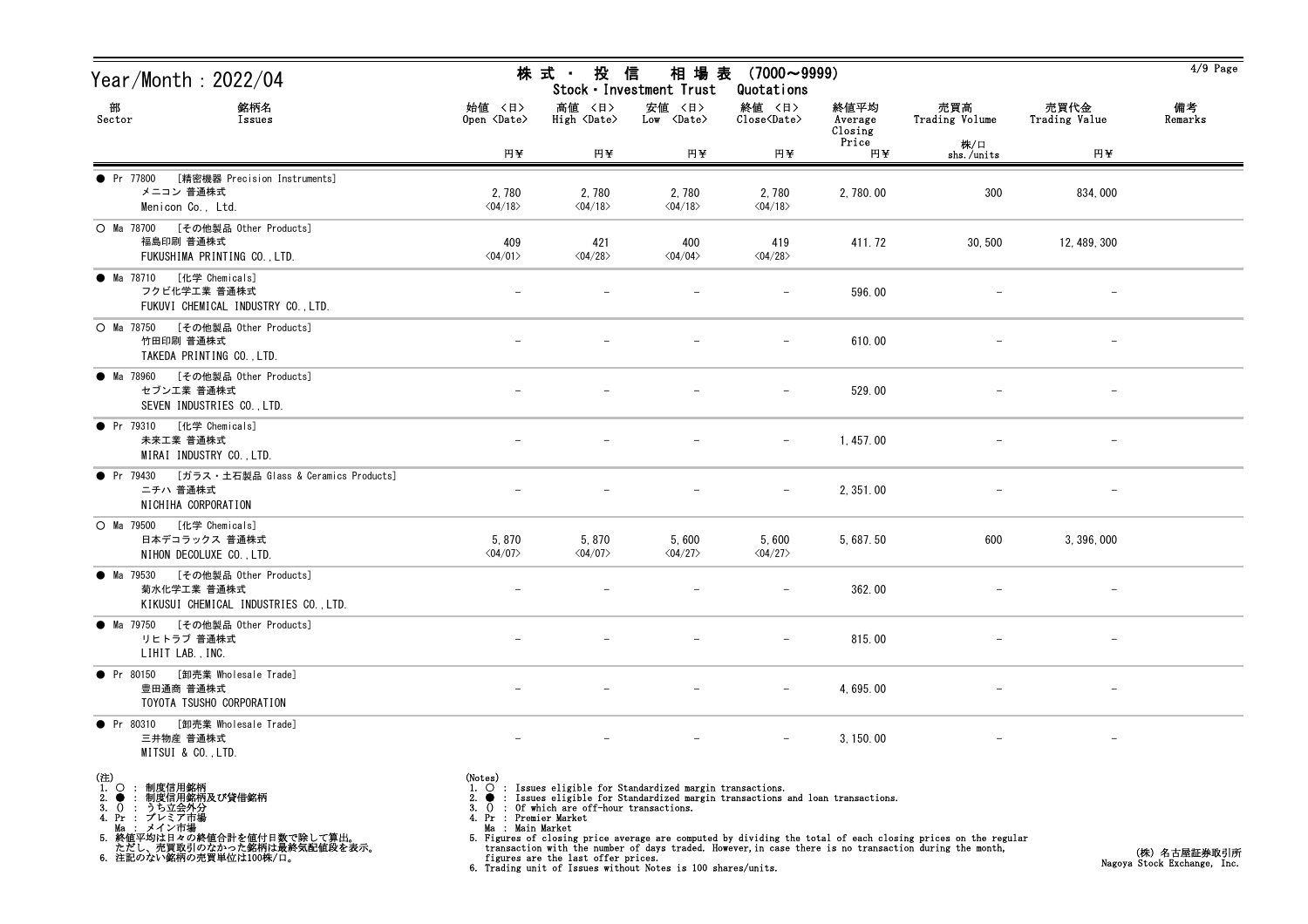| Year/Month : 2022/04                                                                        |                                                | 株 式 ・ 投                                       | 信<br>相 場 表<br>Stock · Investment Trust                                                                                                           | $(7000 \sim 9999)$<br>Quotations                   |                            |                       |                                | $5/9$ Page    |
|---------------------------------------------------------------------------------------------|------------------------------------------------|-----------------------------------------------|--------------------------------------------------------------------------------------------------------------------------------------------------|----------------------------------------------------|----------------------------|-----------------------|--------------------------------|---------------|
| 部<br>銘柄名<br>Sector<br>Issues                                                                | 始値 〈日〉<br>Open <date></date>                   | 高値 〈日〉<br>$High \langle Date \rangle$         | 安値 〈日〉<br>$Low \langle Date \rangle$                                                                                                             | 終値 〈日〉<br>$\text{Close}\langle \text{Date}\rangle$ | 終値平均<br>Average<br>Closing | 売買高<br>Trading Volume | 売買代金<br>Trading Value          | 備考<br>Remarks |
|                                                                                             | 円半                                             | 円半                                            | 円半                                                                                                                                               | 円半                                                 | Price<br>円半                | 株/口<br>shs./units     | 円半                             |               |
| [卸売業 Wholesale Trade]<br>O Ma 80710<br>東海エレクトロニクス 普通株式<br>TOKAI ELECTRONICS CO., LTD.       | 2,859<br>$\langle 04/04 \rangle$               | 2,900<br>$\langle 04/12 \rangle$              | 2,795<br>$\langle 04/19 \rangle$                                                                                                                 | 2,818<br>$\langle 04/28 \rangle$                   | 2, 833. 14                 | 5,100                 | 14, 477, 100                   |               |
| ○ Ma 80760 [卸売業 Wholesale Trade]<br>カノークス 普通株式<br>CANOX CORPORATION                         | 1, 263<br>$\langle 04/01 \rangle$              | 1, 265<br>$\langle 04/26 \rangle$             | 1,086<br>$\langle 04/28 \rangle$                                                                                                                 | 1, 122<br>$\langle 04/28 \rangle$                  | 1, 232.50                  | 87,000                | 104, 829, 100                  |               |
| [卸売業 Wholesale Trade]<br>• Pr 81300<br>サンゲツ 普通株式<br>SANGETSU CO., LTD.                      |                                                |                                               |                                                                                                                                                  |                                                    | 1,559.00                   |                       |                                |               |
| [卸売業 Wholesale Trade]<br>● Ma 81450<br>中部水産 普通株式<br>CHUBU SUISAN CO., LTD.                  | 2,376<br>$\langle 04/11 \rangle$               | 2, 449<br>$\langle 04/19 \rangle$             | 2,350<br>$\langle 04/21 \rangle$                                                                                                                 | 2,375<br>$\langle 04/27 \rangle$                   | 2, 382. 29                 | 2,500                 | 5, 930, 500                    |               |
| ● Pr 81600 [小売業 Retail Trade]<br>木曽路 普通株式<br>KISOJI CO., LTD.                               |                                                |                                               |                                                                                                                                                  |                                                    | 2, 065.00                  |                       |                                |               |
| O Ma 81900 [小売業 Retail Trade]<br>ヤマナカ 普通株式<br>YAMANAKA CO., LTD.                            | 705<br>$\langle 04/01 \rangle$                 | 710<br>$\langle 04/01 \rangle$                | 693<br>$\langle 04/27 \rangle$                                                                                                                   | 694<br>$\langle 04/28 \rangle$                     | 700.75                     | 57,800<br>(21, 400)   | 40, 594, 900<br>(15, 065, 600) |               |
| ● Ma 82280 [卸売業 Wholesale Trade]<br>マルイチ産商 普通株式<br>MARUICHI CO., LTD.                       | 1,045<br>$\langle 04/01 \rangle$               | 1,095<br>$\langle 04/18 \rangle$              | 1,044<br>$\langle 04/07 \rangle$                                                                                                                 | 1,059<br>$\langle 04/28 \rangle$                   | 1, 059. 21                 | 20, 300               | 21, 766, 900                   |               |
| ● Pr 82850 [卸売業 Wholesale Trade]<br>三谷産業 普通株式<br>MITANI SANGYO CO., LTD.                    |                                                |                                               |                                                                                                                                                  |                                                    | 307.00                     |                       |                                |               |
| [小売業 Retail Trade]<br>● Ma 82930<br>ATグループ 普通株式<br>AT-Group Co., Ltd.                       | 2,789<br>$\langle 04/01 \rangle$               | 2,800<br>$\langle 04/28 \rangle$              | 2,789<br>$\langle 04/01 \rangle$                                                                                                                 | 2,800<br>$\langle 04/28 \rangle$                   | 2, 794. 15                 | 133, 700              | 373, 376, 600                  |               |
| ● Pr 83060 [銀行業 Banks]<br>三菱UFJフィナンシャル・グループ 普通株式<br>Mitsubishi UFJ Financial Group, Inc.    | 766<br>$\langle 04/01 \rangle$                 | 766<br>$\langle 04/01 \rangle$                | 730.5<br>$\langle 04/27 \rangle$                                                                                                                 | 730.5<br>$\langle 04/27 \rangle$                   | 750.39                     | 13,900                | 10, 476, 630                   |               |
| • Pr 83090<br>[銀行業 Banks]<br>三井住友トラスト・ホールディングス 普通株式<br>Sumitomo Mitsui Trust Holdings, Inc. |                                                |                                               |                                                                                                                                                  |                                                    | 4,031.00                   |                       |                                |               |
| • Pr 83160<br>[銀行業 Banks]<br>三井住友フィナンシャルグループ 普通株式<br>Sumitomo Mitsui Financial Group, Inc.  | 3,910<br>$\langle 04/14 \rangle$               | 3,910<br>$\langle 04/14 \rangle$              | 3,910<br>$\langle 04/14 \rangle$                                                                                                                 | 3,910<br>$\langle 04/14 \rangle$                   | 3,910.00                   | 100                   | 391,000                        |               |
| (注)<br>1.○ : 制度信用銘柄<br>2.● : 制度信用銘柄及び貸借銘柄<br>3. 0 : うち立会外分<br>4. Pr : プレミア市場                | (Notes)<br>$\bullet$<br>4. Pr : Premier Market | 3. $()$ : Of which are off-hour transactions. | $\circ$ : Issues eligible for Standardized margin transactions.<br>: Issues eligible for Standardized margin transactions and loan transactions. |                                                    |                            |                       |                                |               |

Ma : メイン市場

5. 終値平均は日々の終値合計を値付日数で除して算出。 ただし、売買取引のなかった銘柄は最終気配値段を表示。 6. 注記のない銘柄の売買単位は100株/口。

Ma : Main Market<br>5. Figures of closing price average are computed by dividing the total of each closing prices on the regular<br>transaction with the number of days traded. However, in case there is no transaction during the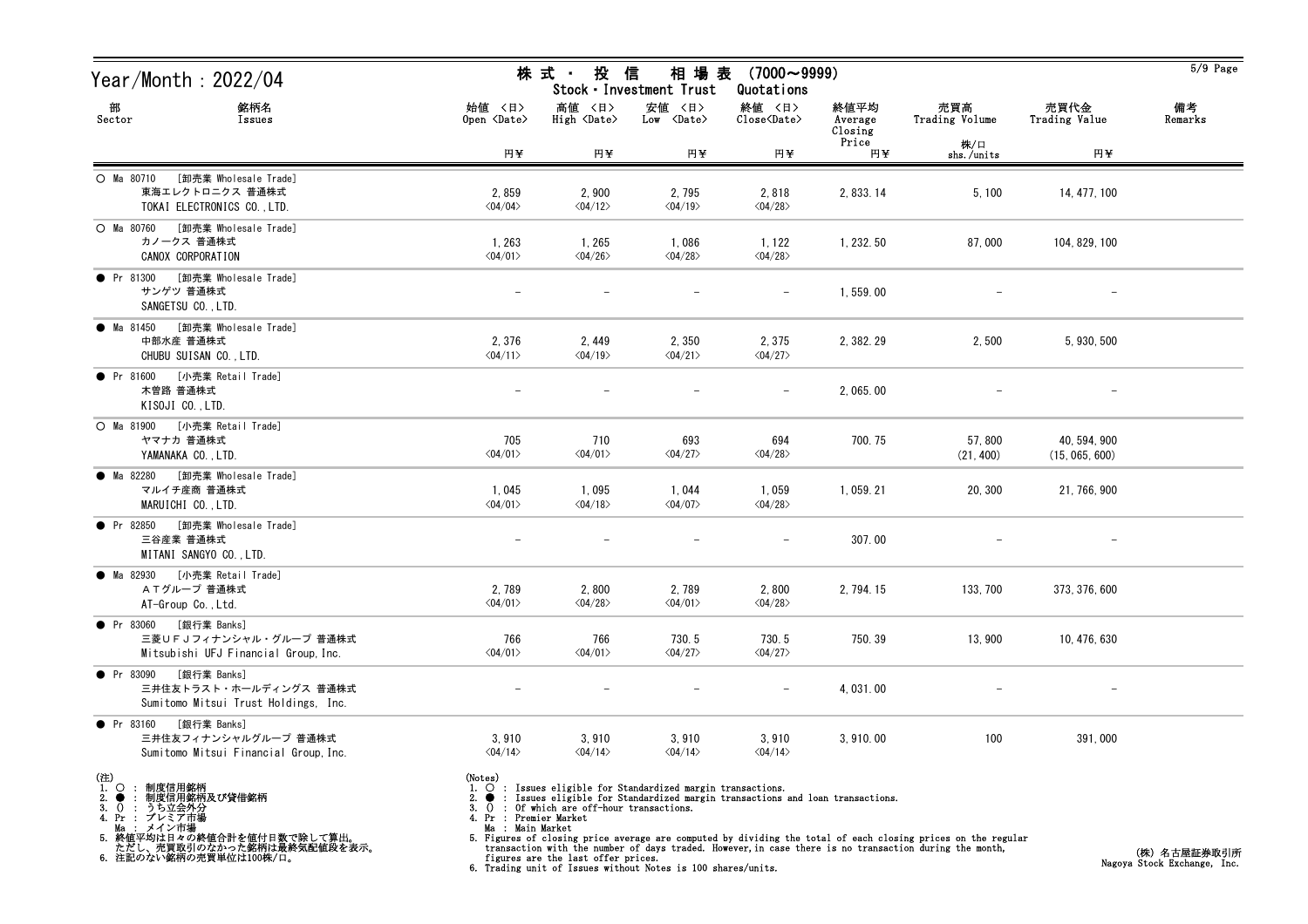| Year/Month : 2022/04                                                                                                                                                                                                                   |                                                                                      | 株 式 ・<br>投                                                                | 信<br>相場表<br>Stock · Investment Trust                                                                                                             | $(7000 \sim 9999)$<br>Quotations                             |                            |                                                                                                                                                                                                                        |                          | $6/9$ Page    |
|----------------------------------------------------------------------------------------------------------------------------------------------------------------------------------------------------------------------------------------|--------------------------------------------------------------------------------------|---------------------------------------------------------------------------|--------------------------------------------------------------------------------------------------------------------------------------------------|--------------------------------------------------------------|----------------------------|------------------------------------------------------------------------------------------------------------------------------------------------------------------------------------------------------------------------|--------------------------|---------------|
| 部<br>銘柄名<br>Sector<br>Issues                                                                                                                                                                                                           | 始値 〈日〉<br>Open <date></date>                                                         | 高値 〈日〉<br>High $\langle$ Date $\rangle$                                   | 安値 〈日〉<br>$Low \langle Date \rangle$                                                                                                             | 終値 〈日〉<br>$\overline{\text{Close}}\langle\text{Date}\rangle$ | 終値平均<br>Average<br>Closing | 売買高<br>Trading Volume                                                                                                                                                                                                  | 売買代金<br>Trading Value    | 備考<br>Remarks |
|                                                                                                                                                                                                                                        | 円¥                                                                                   | 円半                                                                        | 円半                                                                                                                                               | 円半                                                           | Price<br>円半                | 株/口<br>shs./units                                                                                                                                                                                                      | 円半                       |               |
| [銀行業 Banks]<br>• Pr 83610<br>大垣共立銀行 普通株式<br>The Ogaki Kyoritsu Bank, Ltd.                                                                                                                                                              |                                                                                      |                                                                           |                                                                                                                                                  |                                                              | 1,906.00                   |                                                                                                                                                                                                                        |                          |               |
| [銀行業 Banks]<br>• Pr 83680<br>百五銀行 普通株式<br>The Hyakugo Bank, Ltd.                                                                                                                                                                       |                                                                                      |                                                                           |                                                                                                                                                  |                                                              | 344.00                     |                                                                                                                                                                                                                        | $\overline{\phantom{m}}$ |               |
| [銀行業 Banks]<br>• Pr 85220<br>名古屋銀行 普通株式<br>The Bank of Nagoya, Ltd.                                                                                                                                                                    |                                                                                      |                                                                           |                                                                                                                                                  |                                                              | 3, 140.00                  |                                                                                                                                                                                                                        |                          |               |
| [銀行業 Banks]<br>• Pr 85270<br>愛知銀行 普通株式<br>The Aichi Bank. Ltd.                                                                                                                                                                         |                                                                                      |                                                                           |                                                                                                                                                  |                                                              | 4,610.00                   |                                                                                                                                                                                                                        |                          |               |
| [銀行業 Banks]<br>• Pr 85300<br>中京銀行 普通株式<br>The Chukyo Bank, Limited                                                                                                                                                                     |                                                                                      |                                                                           |                                                                                                                                                  |                                                              | 1,647.00                   |                                                                                                                                                                                                                        |                          |               |
| ● Pr 85930 [その他金融業 Other Financing Business]<br>三菱HCキャピタル 普通株式<br>Mitsubishi HC Capital Inc.                                                                                                                                           |                                                                                      |                                                                           |                                                                                                                                                  |                                                              | 585.00                     |                                                                                                                                                                                                                        |                          |               |
| [証券、商品先物取引業 Securities & Commodity Futures]<br>$\bullet$ Pr 86010<br>大和証券グループ本社 普通株式<br>Daiwa Securities Group Inc.                                                                                                                    | 679<br>$\langle 04/12 \rangle$                                                       | 679<br>$\langle 04/12 \rangle$                                            | 620<br>$\langle 04/27 \rangle$                                                                                                                   | 620<br>$\langle 04/27 \rangle$                               | 648.25                     | 2,500                                                                                                                                                                                                                  | 1, 616, 500              |               |
| [証券、商品先物取引業 Securities & Commodity Futures]<br>• Pr 86040<br>野村ホールディングス 普通株式<br>Nomura Holdings, Inc.                                                                                                                                  | 502<br>$\langle 04/07 \rangle$                                                       | 507.7<br>$\langle 04/22 \rangle$                                          | 502<br>$\langle 04/07 \rangle$                                                                                                                   | 507.7<br>$\langle 04/22 \rangle$                             | 504.85                     | 1,100                                                                                                                                                                                                                  | 557, 900                 |               |
| [証券、商品先物取引業 Securities & Commodity Futures]<br>$\bullet$ Pr 86090<br>岡三証券グループ 普通株式<br>OKASAN SECURITIES GROUP INC.                                                                                                                     |                                                                                      |                                                                           |                                                                                                                                                  |                                                              | 349.00                     |                                                                                                                                                                                                                        |                          |               |
| ● Pr 86160 [証券、商品先物取引業 Securities & Commodity Futures]<br>東海東京フィナンシャル・ホールディングス 普通株式<br>Tokai Tokyo Financial Holdings, Inc.                                                                                                            | 400<br>$\langle 04/26 \rangle$                                                       | 400<br>$\langle 04/26 \rangle$                                            | 400<br>$\langle 04/26 \rangle$                                                                                                                   | 400<br>$\langle 04/26 \rangle$                               | 400.00                     | 100                                                                                                                                                                                                                    | 40,000                   |               |
| • Pr 87250<br>[保険業 Insurance]<br>MS&ADインシュアランスグループホールディングス 普通株式<br>MS&AD Insurance Group Holdings, Inc.                                                                                                                                | 3,805<br>$\langle 04/14 \rangle$                                                     | 3,805<br>$\langle 04/14 \rangle$                                          | 3,805<br>$\langle 04/14 \rangle$                                                                                                                 | 3,805<br>$\langle 04/14 \rangle$                             | 3,805.00                   | 100                                                                                                                                                                                                                    | 380, 500                 |               |
| [不動産業 Real Estate]<br>$\bullet$ Pr 88030<br>平和不動産 普通株式<br>HEIWA REAL ESTATE CO., LTD.                                                                                                                                                  |                                                                                      |                                                                           |                                                                                                                                                  |                                                              | 4, 075.00                  |                                                                                                                                                                                                                        | $\overline{\phantom{0}}$ |               |
| (注)<br>1.<br>$\circ$<br>: 制度信用銘柄<br>: 制度信用銘柄及び貸借銘柄<br>2.<br>$\bullet$<br>うち立会外分<br>3.<br>$\Omega$<br>$\cdot$ :<br>4. Pr : プレミア市場<br>Ma : メイン市場<br>5. 終値平均は日々の終値合計を値付日数で除して算出。<br>ただし、売買取引のなかった銘柄は最終気配値段を表示。<br>6. 注記のない銘柄の売買単位は100株/口。 | (Notes)<br>$\bullet$<br>$\Omega$<br>3.<br>4. Pr : Premier Market<br>Ma : Main Market | Of which are off-hour transactions.<br>figures are the last offer prices. | $\circ$ : Issues eligible for Standardized margin transactions.<br>: Issues eligible for Standardized margin transactions and loan transactions. |                                                              |                            | 5. Figures of closing price average are computed by dividing the total of each closing prices on the regular<br>transaction with the number of days traded. However, in case there is no transaction during the month, |                          | (株)名古屋証券取引所   |

Ma : Main Market<br>5. Figures of closing price average are computed by dividing the total of each closing prices on the regular<br>transaction with the number of days traded. However, in case there is no transaction during the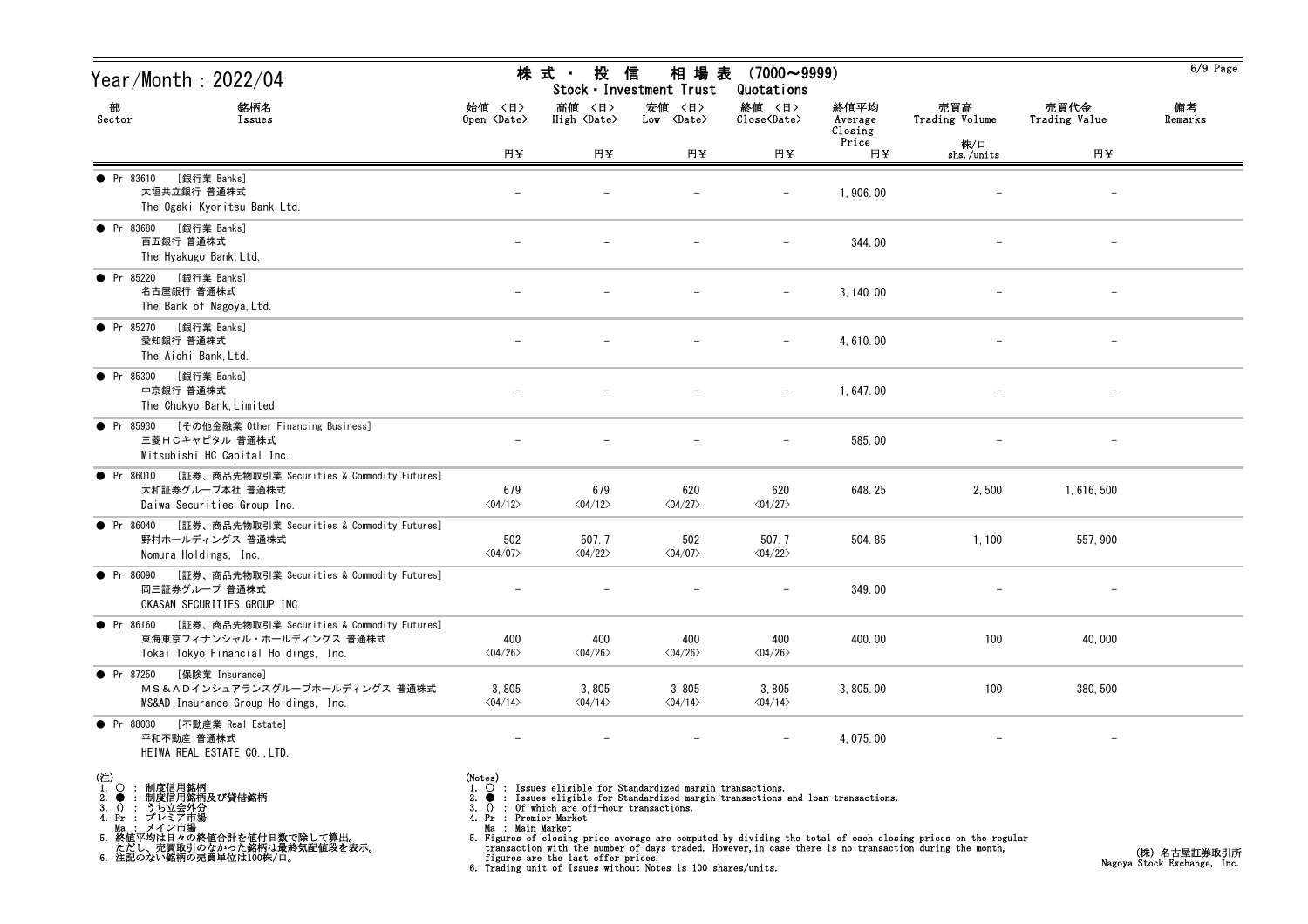| Year/Month : 2022/04                                                                                                                                                                        |                                                                                 | 株 式 ・<br>投                                                                  | 信<br>相 場 表<br>Stock · Investment Trust                                                                                                                                                                        | $(7000 \sim 9999)$<br>Quotations |                            |                                                                                                                                                                                                                        |                          | $7/9$ Page                                  |
|---------------------------------------------------------------------------------------------------------------------------------------------------------------------------------------------|---------------------------------------------------------------------------------|-----------------------------------------------------------------------------|---------------------------------------------------------------------------------------------------------------------------------------------------------------------------------------------------------------|----------------------------------|----------------------------|------------------------------------------------------------------------------------------------------------------------------------------------------------------------------------------------------------------------|--------------------------|---------------------------------------------|
| 部<br>銘柄名<br>Sector<br>Issues                                                                                                                                                                | 始値 〈日〉<br>Open <date></date>                                                    | 高値 〈日〉<br>High <date></date>                                                | 安値 〈日〉<br>Low <date></date>                                                                                                                                                                                   | 終値 〈日〉<br>Close <date></date>    | 終値平均<br>Average<br>Closing | 売買高<br>Trading Volume                                                                                                                                                                                                  | 売買代金<br>Trading Value    | 備考<br>Remarks                               |
|                                                                                                                                                                                             | 円半                                                                              | 円半                                                                          | 円半                                                                                                                                                                                                            | 円半                               | Price<br>円半                | 株/口<br>shs./units                                                                                                                                                                                                      | 円半                       |                                             |
| [不動産業 Real Estate]<br>O Ma 88860<br>ウッドフレンズ 普通株式<br>WOOD FRIENDS Co., Ltd.                                                                                                                  |                                                                                 |                                                                             |                                                                                                                                                                                                               |                                  | 3,620.00                   |                                                                                                                                                                                                                        |                          |                                             |
| [不動産業 Real Estate]<br>● Ma 88910<br>AMGホールディングス 普通株式<br>AMG HOLDINGS CO., LTD.                                                                                                              |                                                                                 |                                                                             |                                                                                                                                                                                                               |                                  | 888.00                     |                                                                                                                                                                                                                        | $\overline{\phantom{m}}$ |                                             |
| [不動産業 Real Estate]<br>• Pr 89040<br>AVANTIA 普通株式<br>AVANTIA CO., LTD                                                                                                                        |                                                                                 |                                                                             |                                                                                                                                                                                                               |                                  | 845.00                     |                                                                                                                                                                                                                        |                          |                                             |
| [サービス業 Services]<br>• Pr 89200<br>東祥 普通株式<br>TOSHO CO., LTD                                                                                                                                 | $\overline{\phantom{m}}$                                                        |                                                                             |                                                                                                                                                                                                               | $\overline{\phantom{m}}$         | 1,741.00                   |                                                                                                                                                                                                                        |                          |                                             |
| [陸運業 Land Transportation]<br>• Pr 90220<br>東海旅客鉄道 普通株式<br>Central Japan Railway Company                                                                                                     |                                                                                 |                                                                             |                                                                                                                                                                                                               |                                  | 16, 410, 00                |                                                                                                                                                                                                                        |                          |                                             |
| [陸運業 Land Transportation]<br>$O$ Ma $90400$<br>大宝運輸 普通株式<br>Taiho Transportation Co., Ltd.                                                                                                  | 3,090<br>$\langle 04/01 \rangle$                                                | 3, 160<br>$\langle 04/12 \rangle$                                           | 3,070<br>$\langle 04/18 \rangle$                                                                                                                                                                              | 3,090<br>$\langle 04/28 \rangle$ | 3, 091.11                  | 2,000                                                                                                                                                                                                                  | 6, 183, 500              |                                             |
| • Pr 90480<br>[陸運業 Land Transportation]<br>名古屋鉄道 普通株式<br>Nagoya Railroad Co., Ltd.                                                                                                          | 2,061<br>$\langle 04/06 \rangle$                                                | 2,061<br>$\langle 04/06 \rangle$                                            | 2,061<br>$\langle 04/06 \rangle$                                                                                                                                                                              | 2,061<br>$\langle 04/06 \rangle$ | 2,061.00                   | 100                                                                                                                                                                                                                    | 206, 100                 |                                             |
| [倉庫・運輸関連業 Warehousing & Harbor Transportation Services]<br>• Pr 90580<br>トランコム 普通株式<br>TRANCOM CO., LTD.                                                                                    | $\overline{\phantom{m}}$                                                        |                                                                             |                                                                                                                                                                                                               |                                  | 6,790.00                   |                                                                                                                                                                                                                        |                          |                                             |
| [陸運業 Land Transportation]<br>• Pr 90760<br>セイノーホールディングス 普通株式<br>SEINO HOLDINGS CO., LTD.                                                                                                    |                                                                                 |                                                                             |                                                                                                                                                                                                               |                                  | 1,062.00                   |                                                                                                                                                                                                                        |                          |                                             |
| ● Ma 90770 [陸運業 Land Transportation]<br>名鉄運輸 普通株式<br>Meitetsu Transport Co., Ltd.                                                                                                           | 3,490<br>$\langle 04/04 \rangle$                                                | 3,495<br>$\langle 04/04 \rangle$                                            | 3,490<br>$\langle 04/04 \rangle$                                                                                                                                                                              | 3,490<br>$\langle 04/28 \rangle$ | 3, 490.00                  | 18, 700                                                                                                                                                                                                                | 65, 264, 000             |                                             |
| • Pr 90780<br>[陸運業 Land Transportation]<br>エスライン 普通株式<br>S LINE CO., LTD.                                                                                                                   |                                                                                 |                                                                             |                                                                                                                                                                                                               |                                  | 891.00                     |                                                                                                                                                                                                                        |                          |                                             |
| $O$ Ma $92210$<br>[サービス業 Services]<br>フルハシEPO 普通株式<br>FULUHASHI EPO CORPORATION                                                                                                             |                                                                                 |                                                                             |                                                                                                                                                                                                               |                                  | 1,648.00                   |                                                                                                                                                                                                                        |                          |                                             |
| (注)<br>1.○ : 制度信用銘柄<br>? ● : 制度信用銘柄及び貸借銘柄<br>? ● : 制度信用銘柄及び貸借銘柄<br>4. Pr : プレミア市場<br>・・・・・・・・・・・・・。<br>5. 終値平均は日々の終値合計を値付日数で除して算出。<br>ただし、売買取引のなかった銘柄は最終気配値段を表示。<br>6. 注記のない銘柄の売買単位は100株/口。 | (Notes)<br>$\bullet$<br>- 0<br>3.<br>4. Pr : Premier Market<br>Ma : Main Market | : Of which are off-hour transactions.<br>figures are the last offer prices. | 1. O : Issues eligible for Standardized margin transactions.<br>: Issues eligible for Standardized margin transactions and loan transactions.<br>6. Trading unit of Issues without Notes is 100 shares/units. |                                  |                            | 5. Figures of closing price average are computed by dividing the total of each closing prices on the regular<br>transaction with the number of days traded. However, in case there is no transaction during the month, |                          | (株) 名古屋証券取引所<br>Nagoya Stock Exchange, Inc. |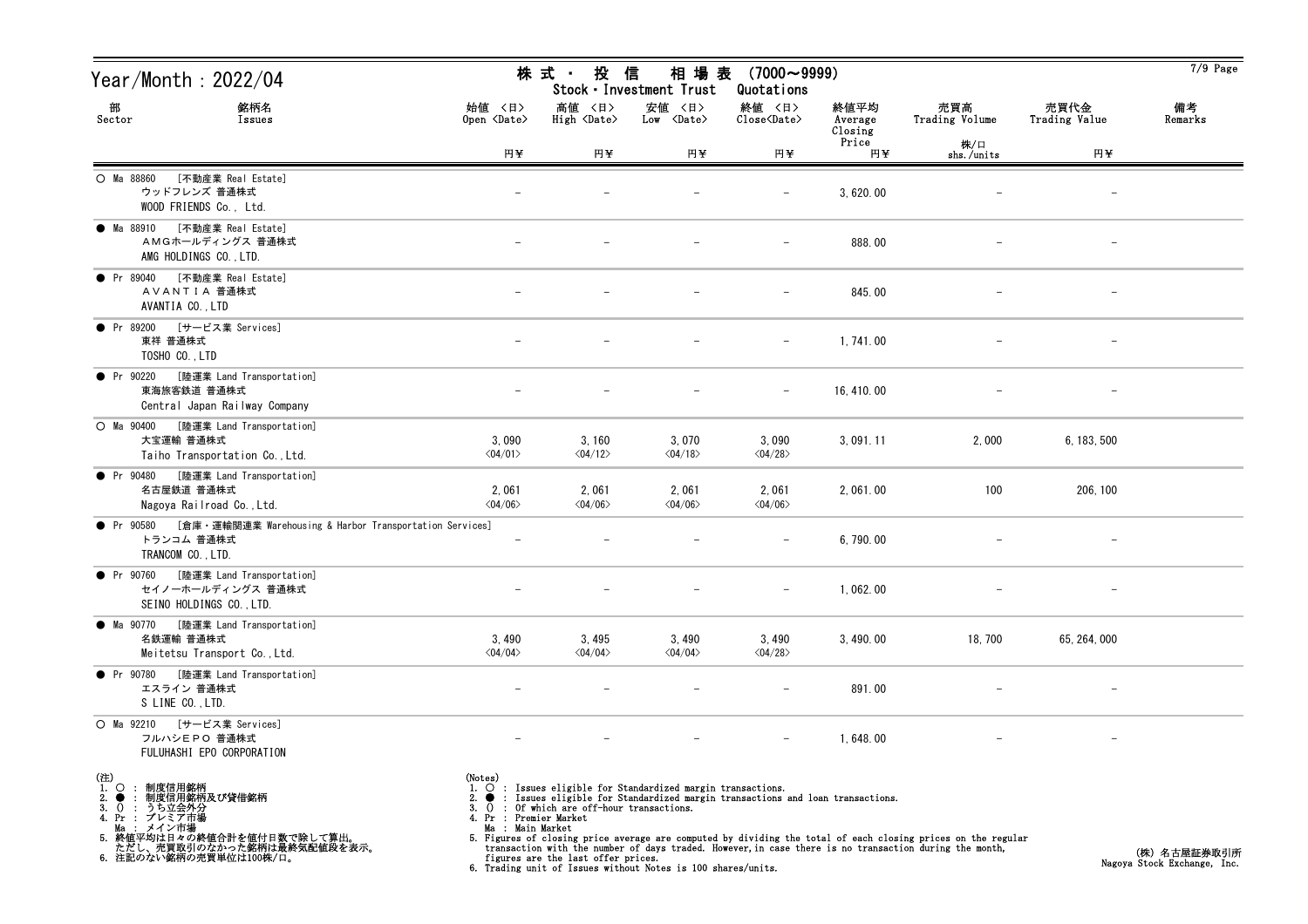| Year/Month : 2022/04                                                                                                             |                                                                        | 株 式 ・ 投                                                                   | 信<br>相場表<br>Stock · Investment Trust                                                                                                                                                                                          | $(7000 \sim 9999)$<br>Quotations |                            |                                                                                                                                                                                                                        |                       | $8/9$ Page                                  |
|----------------------------------------------------------------------------------------------------------------------------------|------------------------------------------------------------------------|---------------------------------------------------------------------------|-------------------------------------------------------------------------------------------------------------------------------------------------------------------------------------------------------------------------------|----------------------------------|----------------------------|------------------------------------------------------------------------------------------------------------------------------------------------------------------------------------------------------------------------|-----------------------|---------------------------------------------|
| 部<br>銘柄名<br>Sector<br>Issues                                                                                                     | 始值 〈日〉<br>Open $\langle$ Date $\rangle$                                | 高値 〈日〉<br>High <date></date>                                              | 安値 〈日〉<br>Low <date></date>                                                                                                                                                                                                   | 終値 〈日〉<br>Close <date></date>    | 終値平均<br>Average<br>Closing | 売買高<br>Trading Volume                                                                                                                                                                                                  | 売買代金<br>Trading Value | 備考<br>Remarks                               |
|                                                                                                                                  | 円¥                                                                     | 円¥                                                                        | 円¥                                                                                                                                                                                                                            | 円¥                               | Price<br>円半                | 株/口<br>shs./units                                                                                                                                                                                                      | 円半                    |                                             |
| [サービス業 Services]<br>O Ma 92490<br>日本エコシステム 普通株式<br>Japan Ecosystem Co., Ltd.                                                     |                                                                        |                                                                           |                                                                                                                                                                                                                               |                                  | 1,696.00                   |                                                                                                                                                                                                                        |                       |                                             |
| [倉庫・運輸関連業 Warehousing & Harbor Transportation Services]<br>$\bullet$ Pr 93060<br>東陽倉庫 普通株式<br>Toyo Logistics Co., Ltd.           |                                                                        |                                                                           |                                                                                                                                                                                                                               |                                  | 308.00                     |                                                                                                                                                                                                                        |                       |                                             |
| [倉庫・運輸関連業 Warehousing & Harbor Transportation Services]<br>• Pr 93100<br>日本トランスシティ 普通株式<br>Japan Transcity Corporation           |                                                                        |                                                                           |                                                                                                                                                                                                                               |                                  | 594.00                     |                                                                                                                                                                                                                        |                       |                                             |
| [倉庫・運輸関連業 Warehousing & Harbor Transportation Services]<br>$O$ Ma $93570$<br>名港海運 普通株式<br>MEIKO TRANS CO., LTD.                  | 1, 150<br>$\langle 04/01 \rangle$                                      | 1, 152<br>$\langle 04/04 \rangle$                                         | 1,086<br>$\langle 04/13 \rangle$                                                                                                                                                                                              | 1,150<br>$\langle 04/27 \rangle$ | 1, 129. 78                 | 54,000                                                                                                                                                                                                                 | 60, 617, 000          |                                             |
| [倉庫・運輸関連業 Warehousing & Harbor Transportation Services]<br>• Ma 93590<br>伊勢湾海運 普通株式<br>ISEWAN TERMINAL SERVICE CO., LTD.         | 682<br>$\langle 04/01 \rangle$                                         | 684<br>$\langle 04/04 \rangle$                                            | 662<br>$\langle 04/19 \rangle$                                                                                                                                                                                                | 664<br>$\langle 04/28 \rangle$   | 673.30                     | 57, 700                                                                                                                                                                                                                | 38, 750, 300          |                                             |
| [倉庫・運輸関連業 Warehousing & Harbor Transportation Services]<br>$\bullet$ Pr 93680<br>キムラユニティー 普通株式<br>KIMURA UNITY CO., LTD.         |                                                                        |                                                                           |                                                                                                                                                                                                                               |                                  | 1, 411.00                  |                                                                                                                                                                                                                        |                       |                                             |
| • Pr 94020<br>[情報・通信業 Information & Communication]<br>中部日本放送 普通株式<br>CHUBU-NIPPON BROADCASTING CO., LTD.                         | 551<br>$\langle 04/01 \rangle$                                         | 556<br>$\langle 04/04 \rangle$                                            | 524<br>$\langle 04/14 \rangle$                                                                                                                                                                                                | 536<br>$\langle 04/28 \rangle$   | 535.95                     | 45, 400                                                                                                                                                                                                                | 24, 272, 400          |                                             |
| [情報・通信業 Information & Communication]<br>• Pr 94280<br>クロップス 普通株式<br>CROPS CORPORATION                                            | $\overline{\phantom{m}}$                                               |                                                                           |                                                                                                                                                                                                                               |                                  | 986.00                     |                                                                                                                                                                                                                        |                       |                                             |
| ○ Ma 94710 [情報 · 通信業 Information & Communication]<br>文溪堂 普通株式<br>BUNKEIDO CO., LTD.                                              | 1,226<br>$\langle 04/04 \rangle$                                       | 1,226<br>$\langle 04/04 \rangle$                                          | 1, 205<br>$\langle 04/22 \rangle$                                                                                                                                                                                             | 1,211<br>$\langle 04/26 \rangle$ | 1, 216. 57                 | 4,100                                                                                                                                                                                                                  | 4, 997, 500           |                                             |
| ● Pr 95020 [電気・ガス業 Electric Power & Gas]<br>中部電力 普通株式<br>Chubu Electric Power Company, Incorporated                              | 1,281<br>$\langle 04/11 \rangle$                                       | 1,313<br>$\langle 04/11 \rangle$                                          | 1,281<br>$\langle 04/11 \rangle$                                                                                                                                                                                              | 1,313<br>$\langle 04/11 \rangle$ | 1, 313, 00                 | 2,200                                                                                                                                                                                                                  | 2, 879, 400           |                                             |
| [電気・ガス業 Electric Power & Gas]<br>• Pr 95310<br>東京瓦斯 普通株式<br>TOKYO GAS CO., LTD.                                                  |                                                                        |                                                                           |                                                                                                                                                                                                                               |                                  | 2, 491.00                  |                                                                                                                                                                                                                        |                       |                                             |
| • Pr 95330<br>「電気・ガス業 Electric Power & Gas]<br>東邦瓦斯 普通株式<br>TOHO GAS CO., LTD.                                                   |                                                                        |                                                                           |                                                                                                                                                                                                                               |                                  | 3, 055.00                  |                                                                                                                                                                                                                        |                       |                                             |
| (注)<br>1.<br>: 制度信用銘柄<br>$\circ$<br>: 制度信用銘柄及び貸借銘柄<br>2.<br>$\bullet$<br>うち立会外分<br>$\Omega$<br>3.<br>$\cdot$ :<br>4. Pr : プレミア市場 | (Notes)<br>$\circ$<br>3.<br>4. Pr : Premier Market<br>Ma : Main Market | Of which are off-hour transactions.<br>figures are the last offer prices. | $\circ$ : Issues eligible for Standardized margin transactions.<br>2. $\bullet$ : Issues eligible for Standardized margin transactions and loan transactions.<br>6. Trading unit of Issues without Notes is 100 shares/units. |                                  |                            | 5. Figures of closing price average are computed by dividing the total of each closing prices on the regular<br>transaction with the number of days traded. However, in case there is no transaction during the month, |                       | (株) 名古屋証券取引所<br>Nagoya Stock Exchange, Inc. |